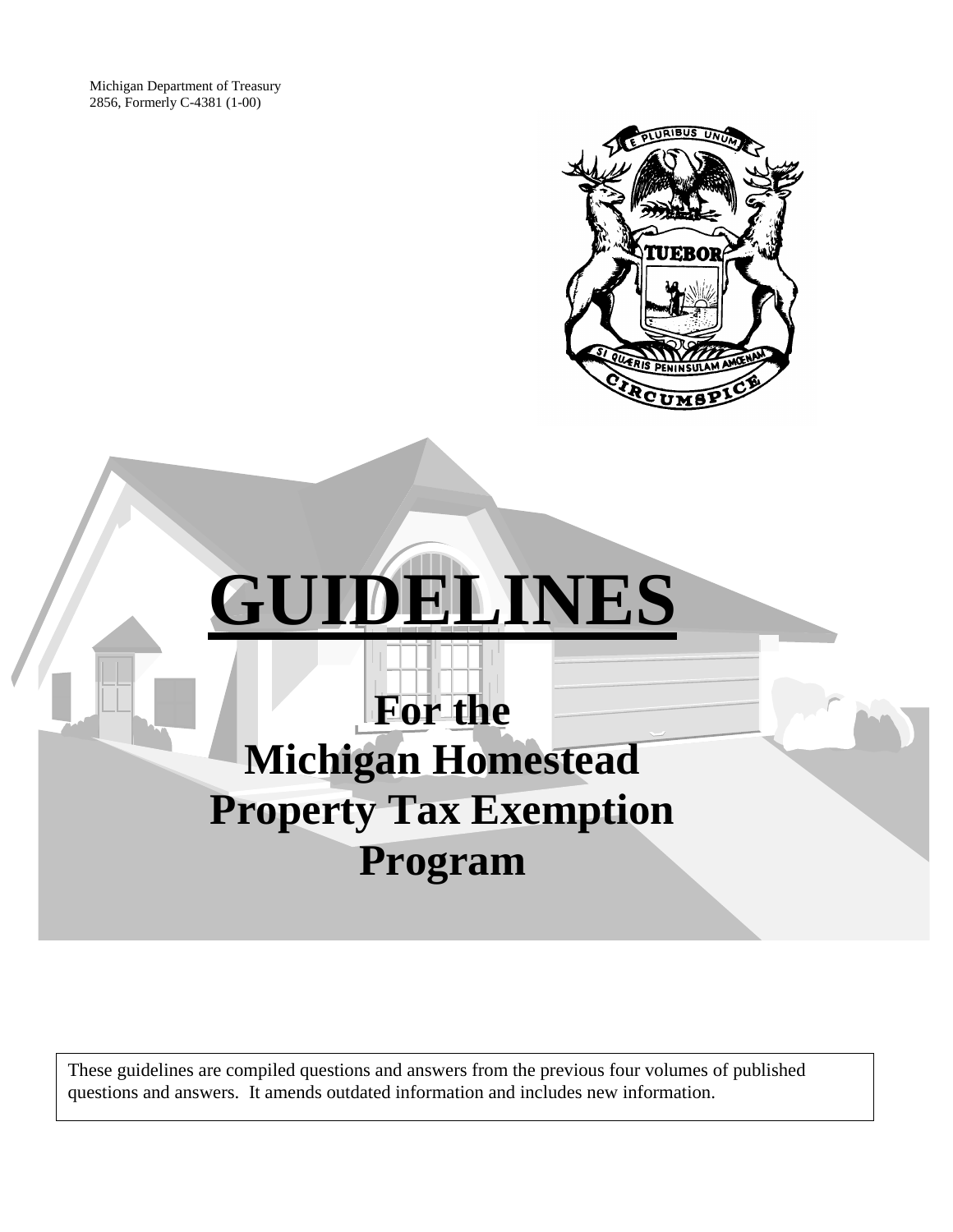# **GUIDELINES**

# **FOR THE MICHIGAN HOMESTEAD PROPERTY TAX EXEMPTION**

# **Filing Deadlines**

#### **1. Is there a filing deadline to request a homestead exemption?**

Homestead exemption affidavits must be delivered to the local unit of government or postmarked no later than May  $1<sup>st</sup>$  of the first year of the exemption.

#### **2. What years taxes are affected by the homestead exemption?**

Homestead exemptions filed by May  $1<sup>st</sup>$  will reduce school taxes beginning with that calendar year.

# **3. If I was eligible for the exemption on May 1 st but did not file timely, may I still file my claim?**

Public Act 74 of 1995 provides for an exemption to be filed by mail or in person at the July or December Board of Review for the year of the claim, or the following year's July or December Board of Review. To petition the Board of Review you must submit a signed *Affidavit for Homestead Exemption* (form 2368). A petition to the December Board of Review must be made at least five days before the date of the Board of Review.

*Example: A claim for exemption in 2000 may be taken to the July or December Board of Review in 2000 or 2001.*

**4. I moved to a different home before the May 1st filing deadline. May I claim my new home?**

Yes. If you purchase a new home and move into it before the filing deadline you may claim an exemption on the new home before the filing date. Filing an Affidavit for Homestead Exemption (form 2368) available at the closing or from your local assessor may qualify new residences.

# **5. I moved to a different home after May 1st . May I claim my new home?**

No. Since you did not own and occupy the home before the filing date, you may not file a claim. However, the previous owner may have claimed the property and that exemption remains in effect until December 31<sup>st</sup>. You may file a claim for your new home before May 1 of the following year by filing a *Homestead Exemption Affidavit (form 2368)* that is available at closing or from your local assessor.

**6. I began construction on a new home in January and owned and occupied it as my principal residence by May 1. May I claim an exemption for the current year's taxes?**

> Yes. If you own and occupy a dwelling as your principal residence by May 1, you may file a claim for exemption with your local unit of government by May 1.

**7. May an assessor deny an erroneous claim for the current year exemption before the Board of Review meets so the tax bills are issued correctly?**

> Yes. The local assessor may deny a claim for exemption for the current year as long as the denial is issued to the taxpayer within the year being denied*. Only Michigan Department of Treasury may deny prior years.*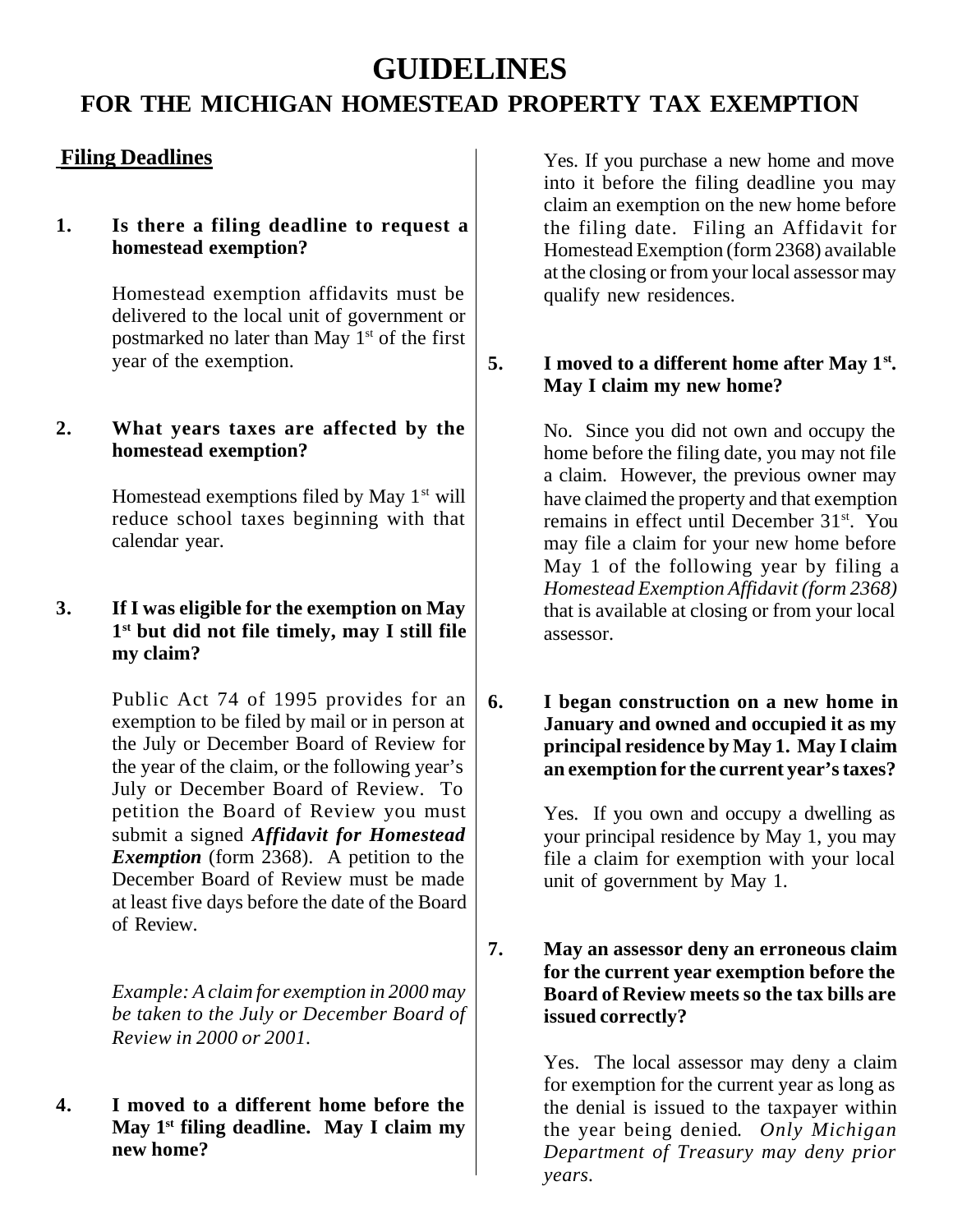**8. May a closing agent be held liable by a buyer or seller if the buyer isn't granted a homestead exemption because the closing agent did not provide the appropriate forms at closing or did not submit their forms timely?**

> No. Closing agents are required to provide an affidavit and rescind form at closing. However, Public Act 415 of 1994 provides that there is no legal course of action against the closing agent, by the buyer or the seller, if the agent fails to provide a homestead exemption form or fails to file the form with the local tax collecting unit when requested to do so by the buyer or seller.

# **9. What are the qualifications to be able to appeal under Public Act 415?**

The sale must have taken place since December 31, 1993. The closing statement preparer didn't properly present the homestead form or file it if requested to do so. The buyers may appeal to Treasury within 30 days of their first notification that an exemption is not posted.

# **10. What information must be submitted with a Public Act 415 appeal?**

- A. Copy of warranty deed or land contract to show proof of ownership.
- B. Copy of driver license, voter registration, or other documents to show proof of occupancy.
- C. Completed Homestead Affidavit.
- D. Letter indicating what years you are appealing for.

# **Residency**

# **1. Who is a Michigan resident?**

You are a Michigan resident if Michigan is

your permanent home. Your permanent home is the place you intend to return to whenever you go away. A temporary absence from Michigan, such as spending the winter in a southern state, does not make you a partyear resident.

# **2. What determines principal residence?**

The criteria Treasury uses to determine principal residence includes such things as: where you are registered to vote; the address on your driver's license; where your children attend school; and the address from which you file your income tax returns.

#### **3. I own two homes in Michigan. For which home do I claim exemption?**

Claim the exemption for the home you occupy as your principal residence (see the tests in #2).

**4. I have a home in Michigan and one in another state. May I claim an exemption on my Michigan home?**

> You must be a Michigan resident to claim this exemption. You may claim your Michigan home only if you own and occupy it as your principal residence. You may not have more than one principal residence.

#### **5. I own property in Michigan, but moved to another state and established residency there. May I still claim my Michigan home?**

No. Only Michigan residents are eligible for this exemption. If you wish to reestablish Michigan residency in order to claim this exemption, you must do so before the filing deadline. Reestablishing your residency would include such things as registering to vote in the township or city where your home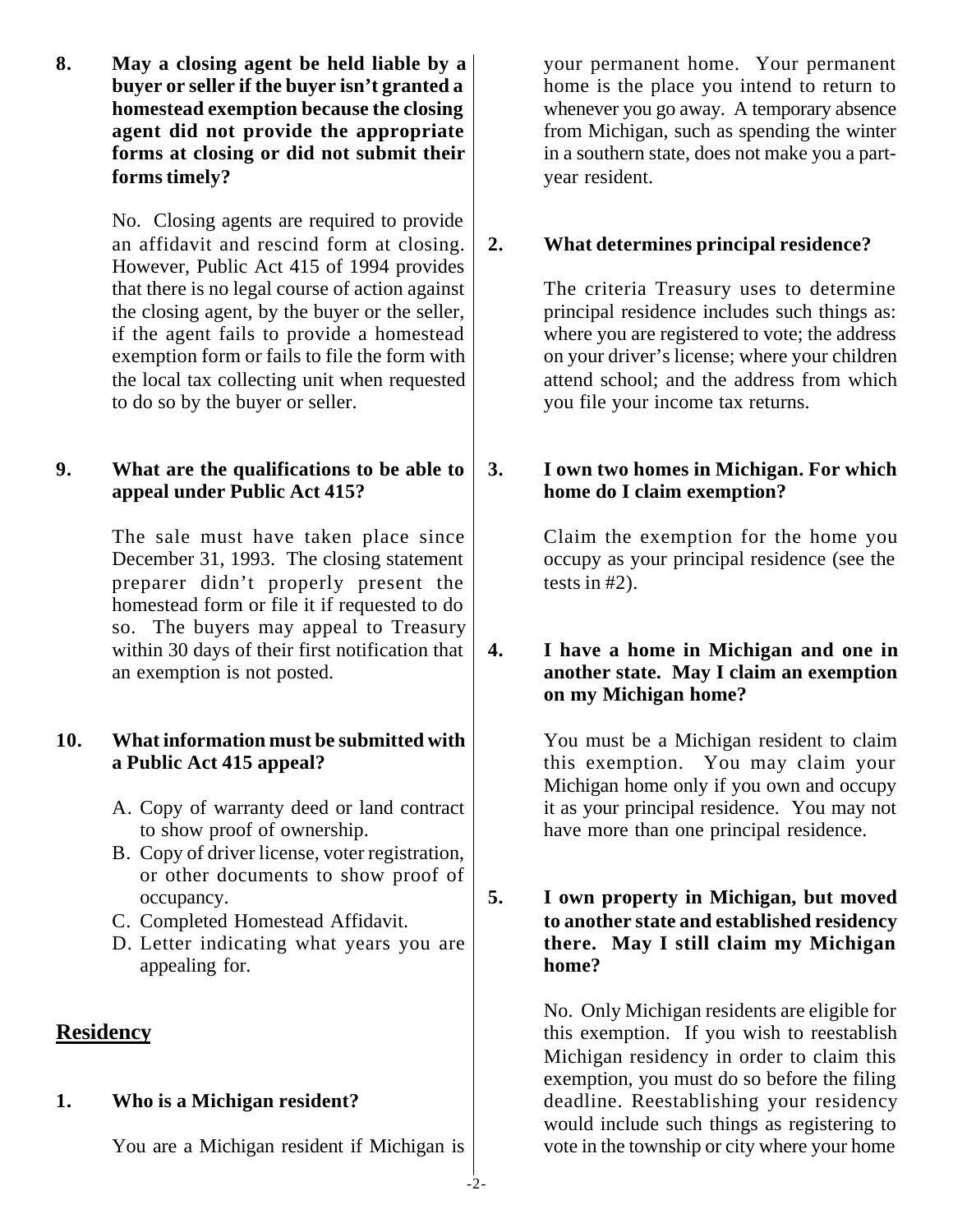is located; registering your vehicle in Michigan; and getting a Michigan driver's license or a Michigan personal identification card. As a Michigan resident you may be liable for Michigan income taxes.

**6. I temporarily work and live outside Michigan (e.g. teaching sabbatical, military assignment, etc.), but remain a Michigan resident and own a home in Michigan. May I claim an exemption on my Michigan home?**

> Yes, unless you rent the home to another person.

# **Ownership**

# **1. May renters file for this exemption?**

No. You must own your principal residence to claim an exemption for it.

# **2. My children co-own my home. Do they also have to sign the affidavit even though they don't live with me?**

No. Only co-owners who occupy the home as their principal residence must be listed on the affidavit and sign it. If your children also own and occupy their own home they may file a claim for their principal residence, not yours.

# **3. My children own my home, but I hold a life estate. May I claim the exemption?**

Yes. Complete the affidavit using your name, address, social security number and signature. Your children should not sign the affidavit*. (Person with life estate must have been a prior owner.)*

**4. I own my home but rent an apartment closer to my work. My apartment address is where I'm registered to vote and is the address on my driver's license. May I still claim my home?**

> No. Your apartment is considered your principal residence. Since you vote in the township where the apartment is located and the apartment is the address on your driver's license.

**5. I purchased my principal residence on a land contract. May I claim the exemption?**

> Yes. Complete the affidavit using your name, address, social security number and signature, not the information of the land contract holder.

**6. I am leasing my home with an option to buy. May I claim my home?**

> No. Leasing with an option to buy is considered a rental agreement, so the home is ineligible. Once you exercise the option to buy, you may claim an exemption.

**7. I am a senior citizen living in my home. I sold my home to my daughter and did not keep a life estate, but we have a verbal agreement that I may remain here until I die or choose to leave. May I claim my home?**

> The law allows the claim to be filed only by an owner who occupies the property. You may claim your home only if you and your daughter sign a written agreement (which you can write yourselves) by the filing deadline. The agreement must specify that you may remain in the home until you choose to leave or until you die. This agreement should be notarized and/or recorded with the Register of Deeds.

-3-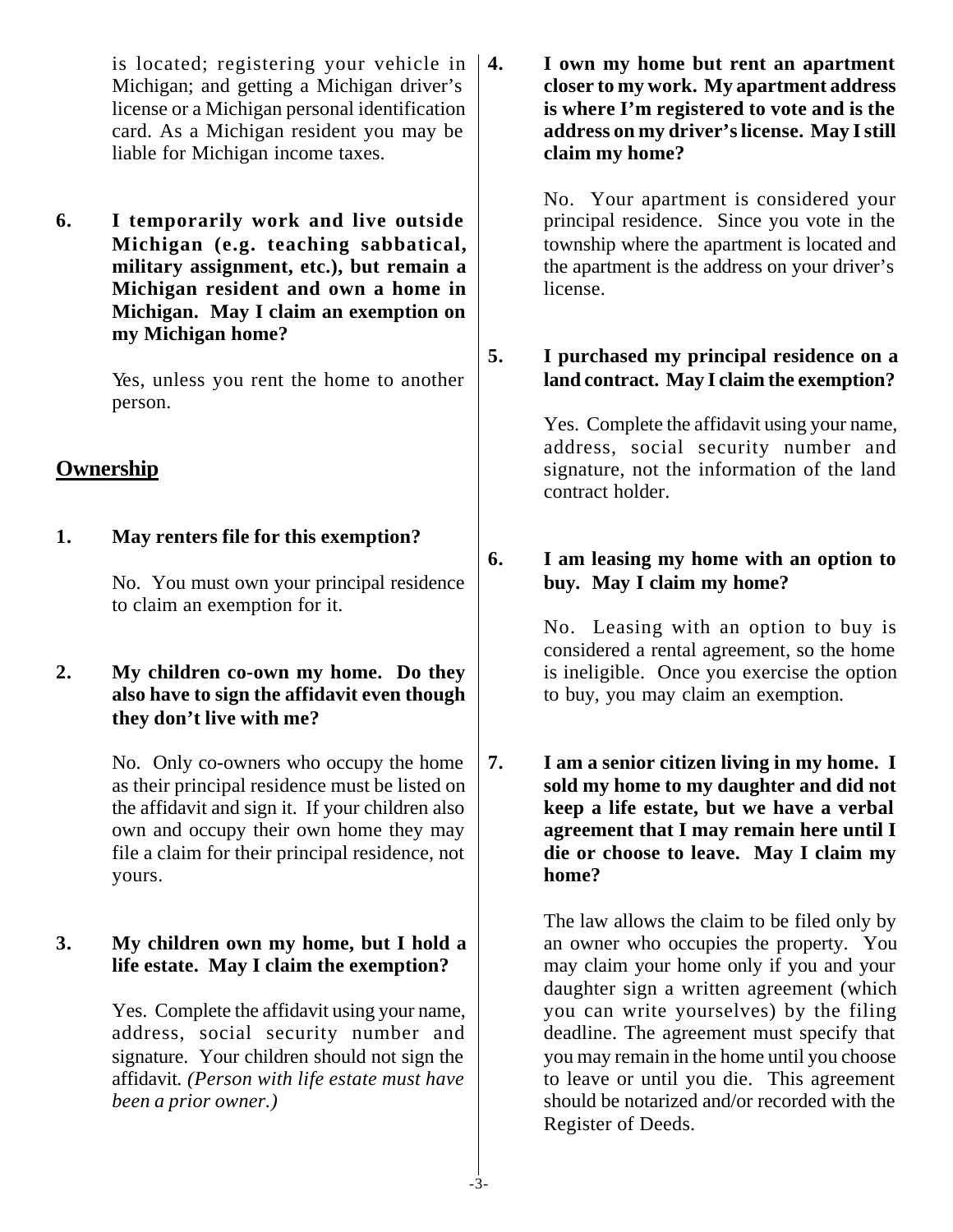**8. My sister and I each own and occupy a separate home on the same parcel of property, which we co-own. May we claim an exemption for both homes?**

Yes.

# **Qualified Homestead Property**

**1. I have moved several times in the last year. Which home do I claim?**

> You should claim the exemption on the property you own and occupy as your principal residence on the date you file the affidavit.

# **2. My home is on a 40-acre parcel classified as residential. Are all 40 acres eligible for exemption?**

Yes. Your homestead includes the entire parcel that your home sets on, *unless you rent part of the land to another person or it is used for business purposes.*

**3. I have a rural home on a 20-acre parcel. My home is classified as residential property. I also own the adjoining 80-acre residential vacant, parcel. What may I claim?**

> You may claim an exemption on both parcels since the 80 acre parcel is classified as residential property and is adjoining and contiguous to the parcel on which your home is located.

# **4. Is it possible to receive exemption on more than one home?**

Yes. If you changed your principal residence prior to May 1, the exemption on your

-4-

original home will remain on until the end of that year and your new home would also qualify.

**5. I own the lot adjoining and contiguous to my home. It has a different property identification number than the parcel on which my homestead is located. May I also claim an exemption on this property?**

> You may claim an exemption on this property as long as the property claimed is adjoining or contiguous to your home. It must also be classified residential and vacant. A road does not break contiguity. File an affidavit for each parcel.

**6. I own two adjoining parcels and my house is built on both parcels. May I claim both parcels?**

Yes.

**7. I own the parcel adjoining to my home. There is a home on the adjoining parcel that I rent out. May I claim an exemption on this parcel?**

> No. The adjoining parcel is eligible only if it is vacant or has a garage or other structures that are part of your home.

**8. A taxpayer owns a residential lot next to his homestead on which is his garage and a guesthouse. The guesthouse is only used by his family. What percent exemption would that parcel qualify for? Why?**

> 0%. It must be vacant. A guesthouse counts as a dwelling, therefore the parcel is not vacant.

#### **9. I own and occupy my home and am filing an exemption claim for that home. I also**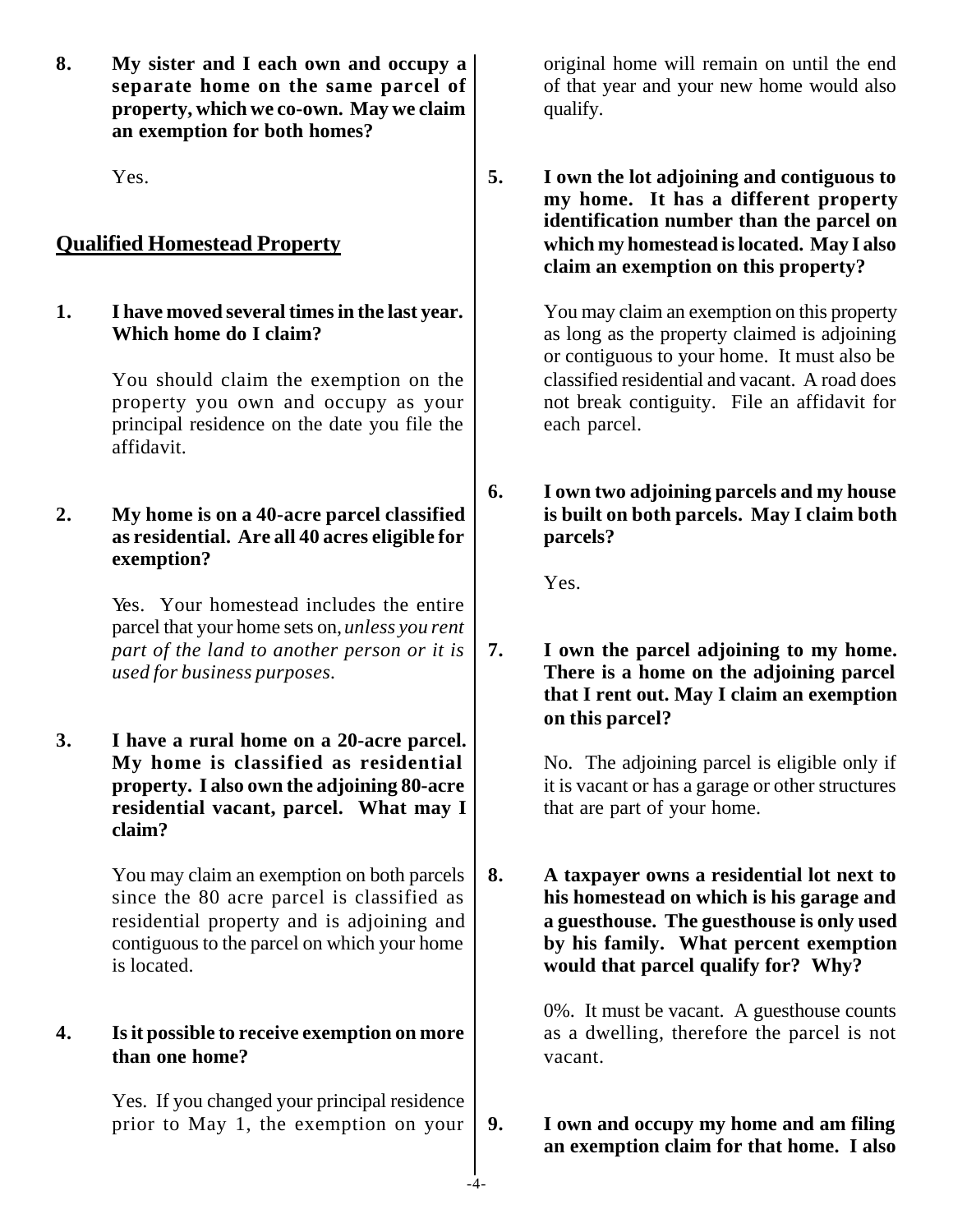**own a contiguous piece of property with a home on it that my children occupy. May I also claim that home?**

No. Only your principal residence may be claimed, even if your children do not pay rent.

**10. My spouse and I each own and occupy separate homes. We file our tax return as married filing separately. May we each claim our home?**

> Yes. Spouses who maintain separate principal residences may each claim his or her homestead, unless they file a joint income tax return.

**11. My home is in a licensed trailer park. My garage and shed are taxable. May I claim this exemption for the garage and shed?**

Yes.

**12. What must a taxpayer's home be classified to qualify for exemption?**

> A home can be any classification as long as the taxpayer owns and occupies it as their principal residence.

**13. I live in a nursing home, but still maintain a home. May I claim an exemption on the home I own?**

> Yes, unless the home is rented to another person.

> > -5-

**14. Is vacant property classified as timbercutover eligible for exemption?**

No.

**15. I own a condominium and a boat slip, which have separate property identification numbers. The common area for my condo adjoins the common area of my boat slip. May I claim an exemption for the boat slip?**

> No. You do not occupy the common areas of your condominium. Therefore the boat slip would not qualify.

**16. Would an individual be entitled to a homestead exemption for 1996 in the following example? Why or why not?**

> *Individual purchased property April 15, 1996. They painted the home and planted grass, moving in on May 15, 1996.*

> No. The home was not occupied by May 1, 1996.

# **Multi-Purpose Property**

**1. I live in part of my home and operate a business in another part. May I claim an exemption?**

> Yes, but only on the portion of the property that is your home. Complete number 12 of the affidavit. You may claim the partial exemption even if the property is classified as commercial.

**2. I provide childcare in my home. Do I need to complete number 12 of the affidavit?**

> No. You may claim your entire home as homestead

**3. I rent a room in my home to a boarder. May I still claim an exemption?**

> Yes. If more that 50 percent of your home is used as your principal residence, you may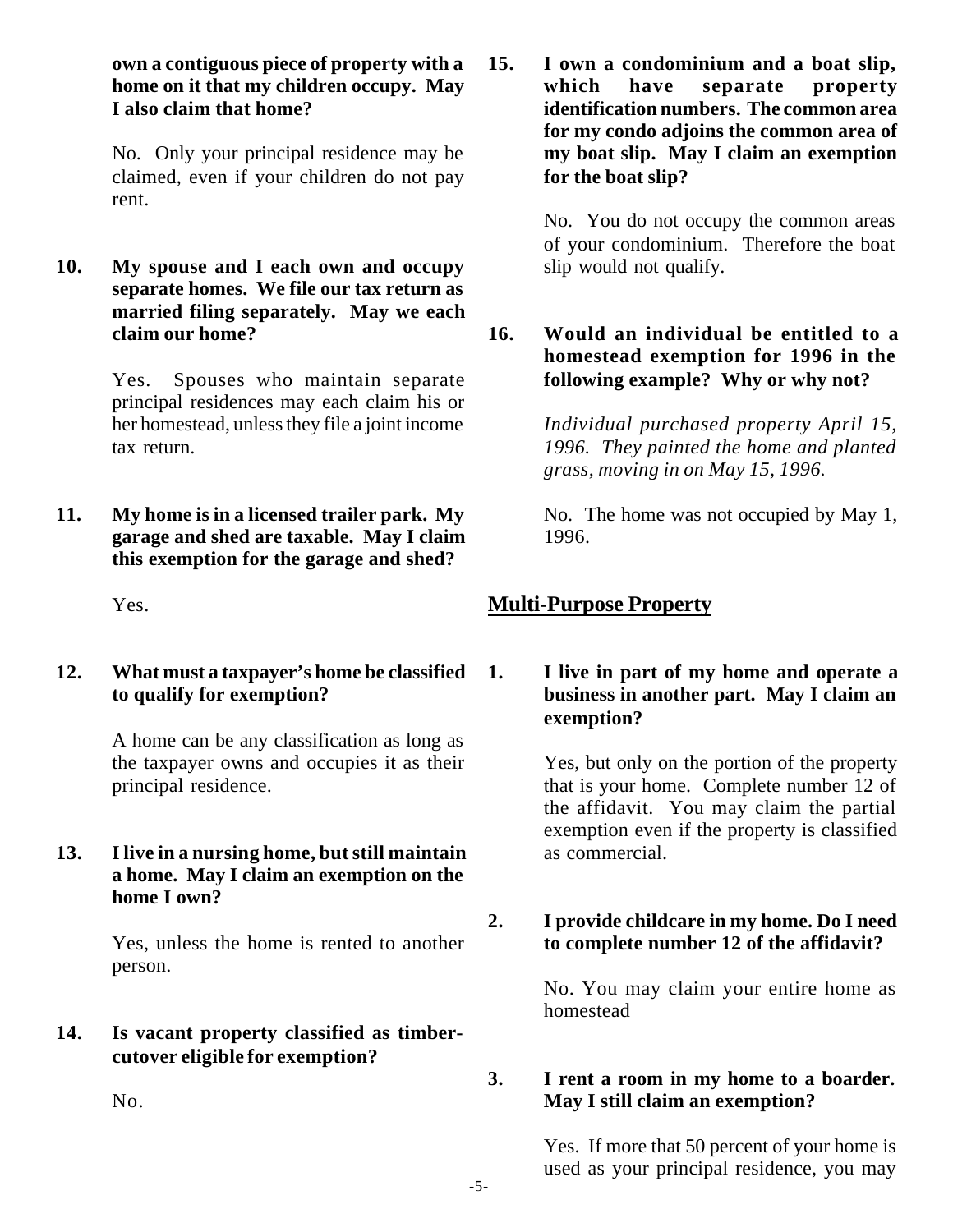claim an exemption for your entire home. If you use 50 percent or less of your home as a principal residence, enter the percentage of your home that you occupy on line number 12 of the affidavit.

**4. My mother lives in my home in a separate area. She does not pay rent. Is her living area part of my homestead?**

> If your mother's area has a separate entrance and does not have an adjoining entrance to your living area, then her living area is not part of your homestead and is not eligible for this exemption. If there is a common entrance; question 3 applies.

**5. I own a duplex. I live in one unit. My father lives in the other unit, but does not pay rent. May I claim an exemption on both units?**

> You may claim an exemption only on the unit you occupy as your principal residence even if there is an adjoining entrance between the units. Complete number 12 of the affidavit.

**6. I own an 8-unit apartment building classified as commercial property and one unit is my principal residence. May I claim an exemption on my unit?**

Yes. Complete number 12 of the affidavit.

**7. I operate a bed and breakfast. May I claim an exemption?**

> Yes, but only the portion of the property that is used as your homestead.

**8. I own a bed and breakfast. May I receive a 50 percent exemption if I occupy 50 percent of the square footage as my principal residence?**

If you use part of your principal residence for commercial purposes like a bed and breakfast or an adult foster care home, you may claim an exemption only on the percentage of the home you occupy as your principal residence.

# **Cooperative Housing Corporations**

**1. I am a shareholder in a cooperative housing corporation. May I claim the exemption?**

> Shareholders in a cooperative housing corporation may qualify for homestead exemption. Your claim should be filed with the cooperative. The cooperatives must then compile information and file an affidavit with the local assessing unit.

# **2. Is a cooperative housing corporation eligible for homestead exemption? What must be filed?**

A cooperative housing corporation is entitled to a full or partial exemption. They must file the following.

- A. An affidavit form.
- B. A statement of the total number of units owned by the cooperative housing corporation and occupied as the principal residence of a tenant stockholder.
- C. A list that includes the name, address, and social security number of each tenant stockholder of the cooperative housing corporation occupying a unit in the cooperative housing corporation as his or her principal residence.
- D. A statement of the total number of units of the cooperative housing

-6-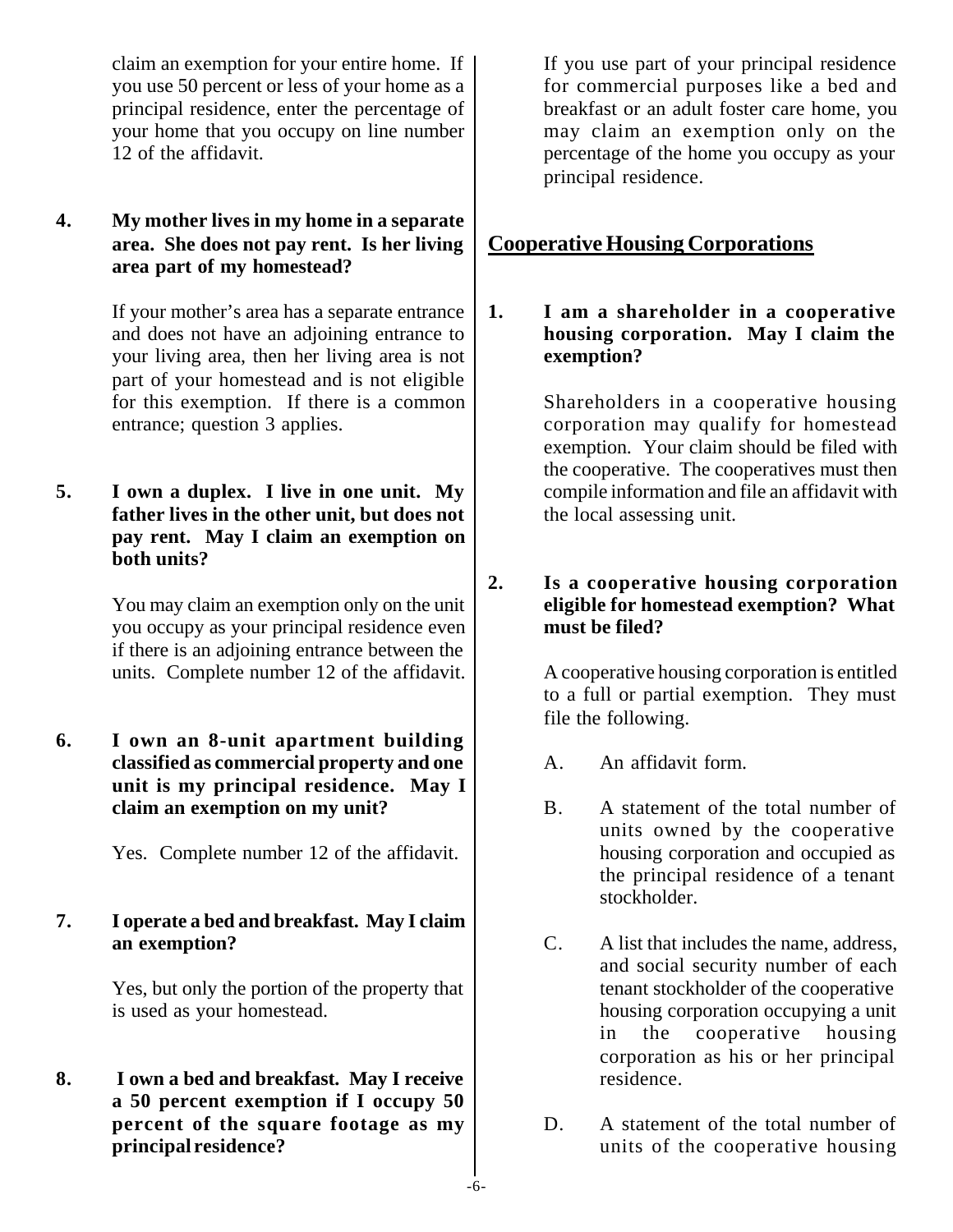corporation on which an exemption under this section was claimed and that were transferred in the tax year immediately preceding the tax year in which the filing under this section was made.

# **Estates and Trusts**

# **1. If a home has been placed in a grantor trust, who should sign the affidavit?**

The grantor is considered the owner and should sign the affidavit.

#### **2. What if the grantor is unable to sign the affidavit?**

The trustee may sign on the grantor's behalf. Complete the form using the grantor's name and social security number.

**3. The owner of the homestead died before the form could be filed but had a will specifying that the person who was occupying the homestead was to inherit it. May the beneficiary claim an exemption?**

> Yes, if the beneficiary occupies the property by May 1. For purposes of the homestead exemption a beneficiary is considered an owner.

**4. The owner of the homestead died before the filing date without a will, but had only one heir who occupies the home as his/her principal residence. May the beneficiary claim an exemption?**

Yes, see question 3.

**5. The owner of the homestead died before the May 1 filing date. Before his/her death,** -7**the owner placed the property in a revocable trust that specified that the surviving spouse was a life beneficiary. The surviving spouse occupies the home as a principal residence. Can he/she claim the exemption?**

Yes. The life beneficiary is considered the owner of the home and is entitled to claim a homestead exemption on the residence.

**6. The surviving spouse is the life beneficiary of a decedent who died before the filing date. The decedent transferred the home to the trust before death. The surviving spouse lives in another state and one of the (adult) children of the decedent who lived with the decedent continues to occupy the home. May the occupant claim the exemption?**

> Since the owner of the home, the life beneficiary, does not occupy the home as a principal residence, neither the owner nor the occupant may claim an exemption.

**7. A trust agreement gives the trustee discretion to distribute the home to any of the beneficiaries or to sell the home and distribute the proceeds to the beneficiaries. One of the beneficiaries occupies the home as a principal residence and continues to live there while the home is being sold by the trust. May the beneficiary/occupant claim an exemption?**

Yes, see question 3.

**8. The decedent co-owned the home, but the decedent's interest was placed in a revocable trust, which is now irrevocable. The surviving joint owner continues to occupy the home, but is not one of the decedent's beneficiaries. May the surviving joint owner file an exemption?**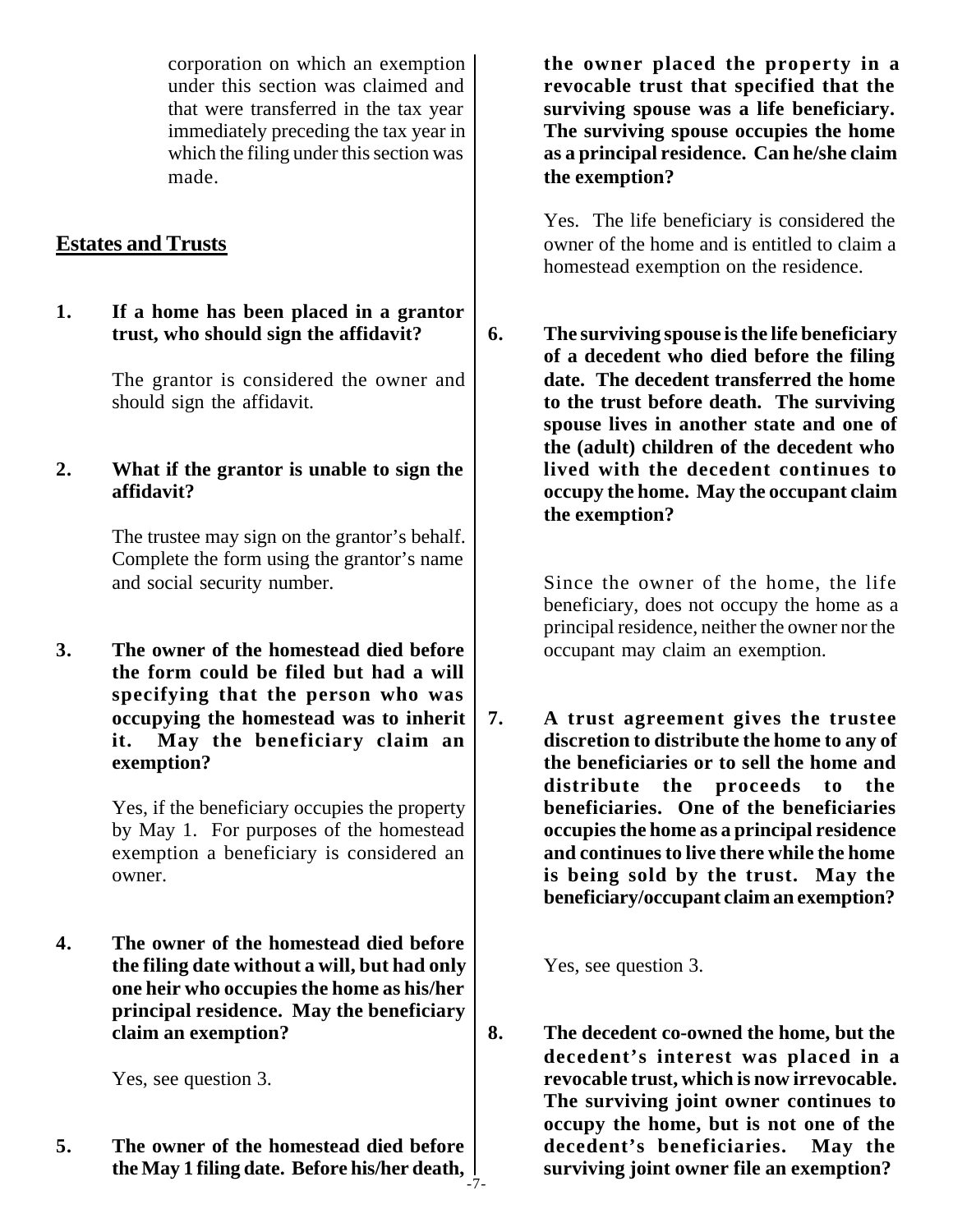Yes. Since the surviving joint owner co-owns and occupies the property, he or she may claim an exemption.

**9. A trust was created by a decedent's death before the filing deadline. Three properties were transferred to the trust. Two of the children are life beneficiaries and occupy the homes they inherited. The third home is unoccupied and is being sold. May the trustee file a claim for the home, which is for sale on behalf of the trust?**

> No, because the trust cannot occupy the home as a principal residence. The life beneficiaries may claim their respective homesteads, which they occupy as their principal residences.

**10. I have placed property in an irrevocable, qualified personal residence trust. The property will be my children's in 20 years. The property is my principal residence. May I claim a homestead exemption on this property?**

> Yes. The IRS allows individuals to place their personal residences in a qualified personal residence trust. The individual (grantor) must continue to occupy the property as a personal residence. The IRS recognizes the grantor and spouse as the owner and only the grantor, spouse and dependents may occupy the home. As long as the house is your principal residence on the date the affidavit is filed, you may claim an exemption.

# **Social Security Numbers**

# **1. Can the State of Michigan require my social security number? Will it be kept confidential?**

The Michigan Department of Treasury has the legal authority to use social security numbers for tax purposes. Federal law -8prohibits the state or local governmental units from releasing a social security number to unauthorized persons. Local government units may not use social security numbers for any purpose other than to administer the homestead exemption.

# **2. Will I receive the homestead exemption if I do not enter my social security number?**

If you do not enter your social security number, the Department of Treasury may request further verification of your homestead exemption claim.

# **Rescinding An Exemption.**

**1. What is a rescission? When is the exemption removed from the tax roll?**

> The parcel qualified for exemption but has now been sold or the use of the property has changed. The exemption is removed from the tax roll on December 31<sup>st</sup> of the year in which the change or sale took place.

**2. When I file an exemption on my new residence, what happens to the exemption on the residence I sold?**

> If you move to your new residence before your first home is sold, the exemption remains in effect until December 31<sup>st</sup> of the year you move out. You must rescind your exemption within 90 days of the date you no longer either own *or* occupy the property as your principal residence, whichever comes first.

# **3. If the parcel number on the rescission list is inactive for the year(s) being rescinded, does the assessor ignore the rescission?**

If the inactive parcel number describes property that previously had an exemption,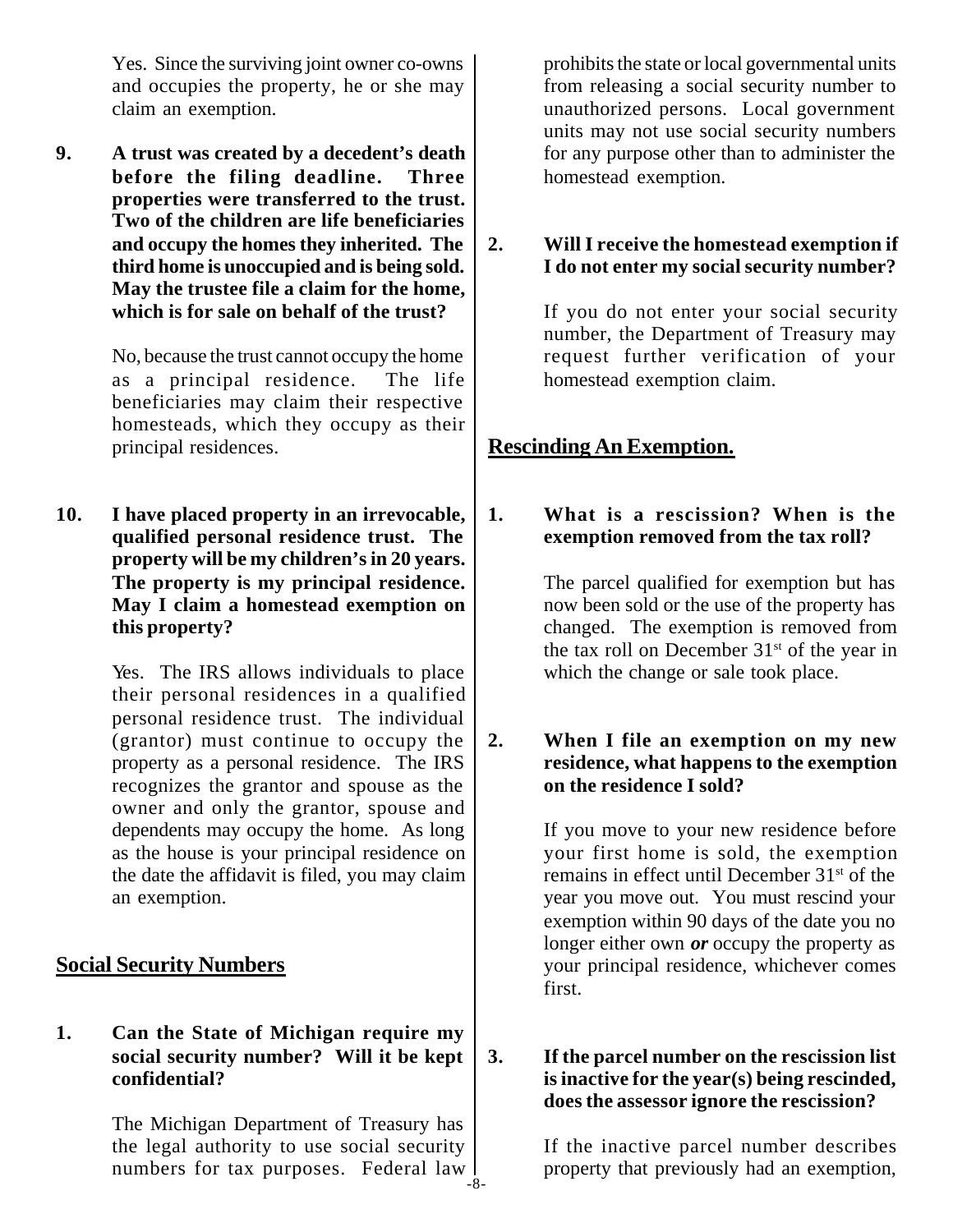you must verify that the described property is at 0% homestead for all subsequent years unless an affidavit has been filed under the new parcel number.

#### **4. Does an assessor have the authority to rescind an exemption?**

Yes. Upon receiving documentation that a property has been sold or the use has changed an assessor may rescind the exemption. Documentation may include, but is not limited to:

- A. Transfer affidavit
- B. Deed or land contract
- C. Death certificate
- D. Registration as rental property
- E. Request from property owner
- **5. Treasury notified the assessor to rescind an exemption, however, a homestead affidavit is on file for the purchaser. Does the assessor have to rescind the exemption?**

No. If a valid affidavit is on file from the current owner, do not rescind the exemption.

#### **6. What happens if a lender foreclosed on a mortgage?**

The lender must rescind the homestead exemption using the *Request to Rescind/ Withdraw Homestead Exemption* (form 2602).

**7. I am moving into a new home and converting my current home to a rental property in November. Do I have to rescind the exemption on my current home?**

> Yes, within 90 days of moving. The exemption will remain in place until

December 31 of the year that the use was changed from your principal residence to a rental property.

**8. Treasury may assess a \$5.00 per day penalty for failure to rescind an exemption. Is this penalty optional and who will enforce it?**

> Treasury, under The Revenue Act of 1941, as amended, may assess \$5.00 per day penalty, up to \$200.00. This penalty applies to transfers or changes of use that occurred on or after October 1, 1994. Treasury may waive the penalty.

**9. Do assessors have the authority to remove the exemption on the current or next year's tax roll?**

> The assessor is required to remove the exemption on the current tax roll and notify the local treasurer to bill the non-homestead property taxes. The next year's tax roll would remain at the non-homestead rate until a new exemption is posted or a previous exemption is reinstated.

**10. For prior years, do assessors need the approval of the BOR or some other higher authority to remove the exemption?**

> The assessors are required to remove the exemption for all years being rescinded and notify the treasurer in possession of the tax roll. This action must be taken by an assessor when they become aware that an exemption should have been rescinded and was not. An order or approval from the Board of Review is not required. The Board of Review's only role in regards to rescissions is to hear appeals by owners who disagree with the rescission.

**11. If it is required that the exemption is removed from the tax roll for all years being rescinded, including current and**  $\frac{1}{2}$ -9-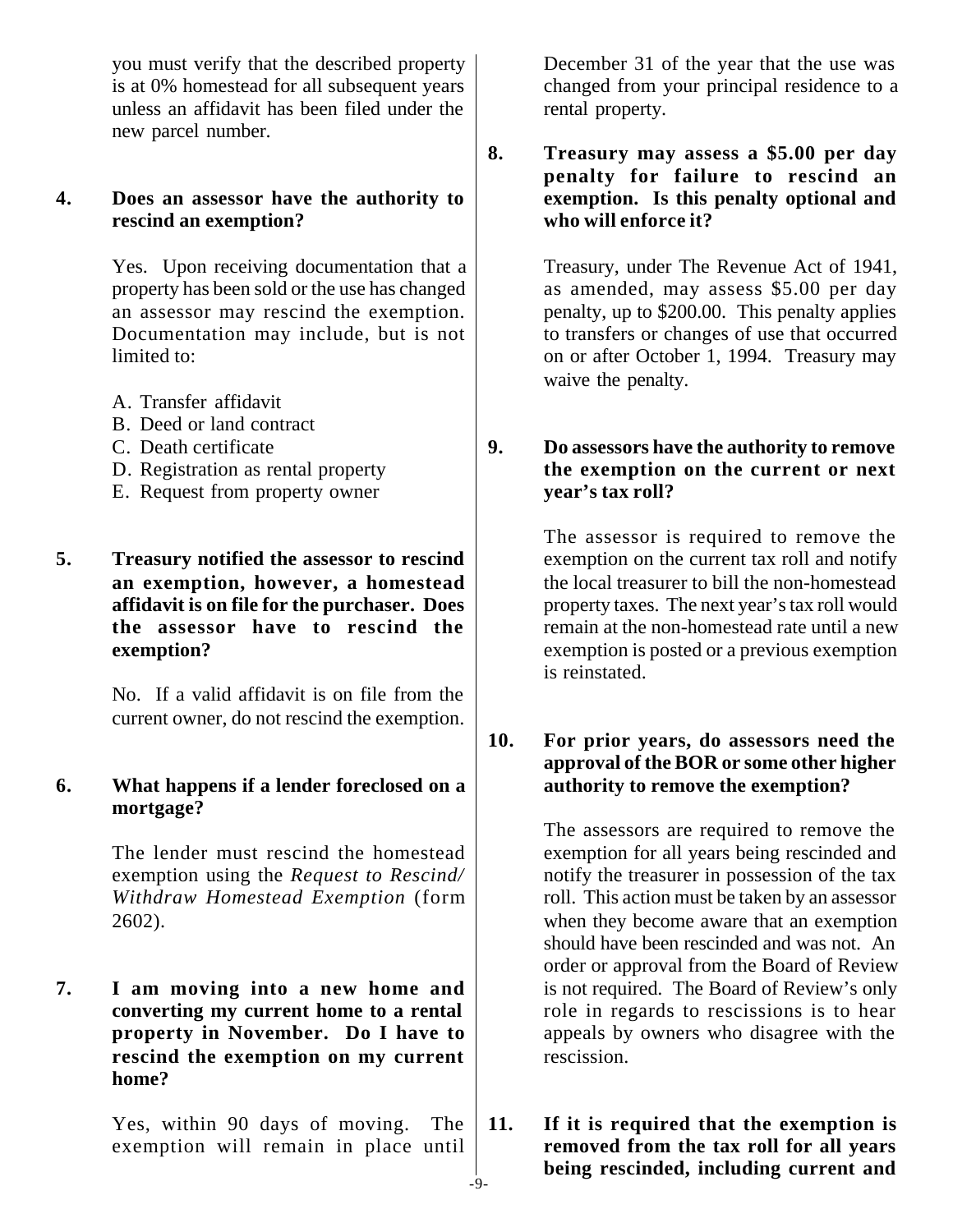**prior years, how is this to be communicated to the county treasurer in possession of the tax roll?**

Treasury also sends a copy of the rescission notices to the county treasurers. The assessors should advise the county treasurers, in writing, which of the properties included on the list have been rescinded and which have not.

**12. Are the assessors obligated to verify the accuracy of the rescission before notifying the county or local treasurer to issue a corrected or supplemental tax bill?**

> The assessor is obligated to, at minimum, make certain that they have not received a subsequent valid claim for exemption. They are also required to check for property, which is entitled to an agricultural exemption.

# **13. If the parcel has been transferred to a second new owner does this change the action taken by the treasurer in possession of the tax roll?**

Yes. There are no provisions in the statute for the additional non-homestead taxes due as the result of a rescission, to become a lien against the property. The treasurer in possession of the tax roll must notify Treasury that the property has been sold to a bona fide purchaser and provide treasury with the required information.

# **14. Are the assessors obligated to notify the owner that the exemption is being removed from the current tax roll?**

There are no provisions in the statute requiring a notice prior to the corrected or supplemental tax bill being issued as a result of the rescission.

**15. On the future year's tax rolls, should the "assessment notice" sent to the homeowners reflect the removal of the exemption as a result of a rescission?**

> The assessment notice would reflect –0 exemption after the exemption has been rescinded.

# **16. When a divorce occurs do new homestead forms have to be filed?**

As long as one of the owners still occupies the home as their principal residence, and the original affidavit was filed joint, the property will still qualify. The owner who no longer owns should file a rescission form using their information.

# **Rescission Appeals**

# **1. If the owner disagrees with the rescission, what are the owner's appeal rights?**

The General Property Tax Act, Section 7cc(10) provides that the owner has the right to appeal to the July or December Board of Review for the year of rescission or the next year.

#### **2. If the additional non-homestead taxes for 1997, 1998 and 1999 are billed during 1999, what are the owner's appeal rights?**

The owner would have the right to appeal to the July or December Board of Review in 1999 or 2000 for all three years.

# **3. If the owner disagrees with the decision of the Board of Review, does the owner have any further avenues for appeal?**

The owner has the right to appeal a decision of the Board of Review to the Residential and Small Claims Division of the Michigan

-10-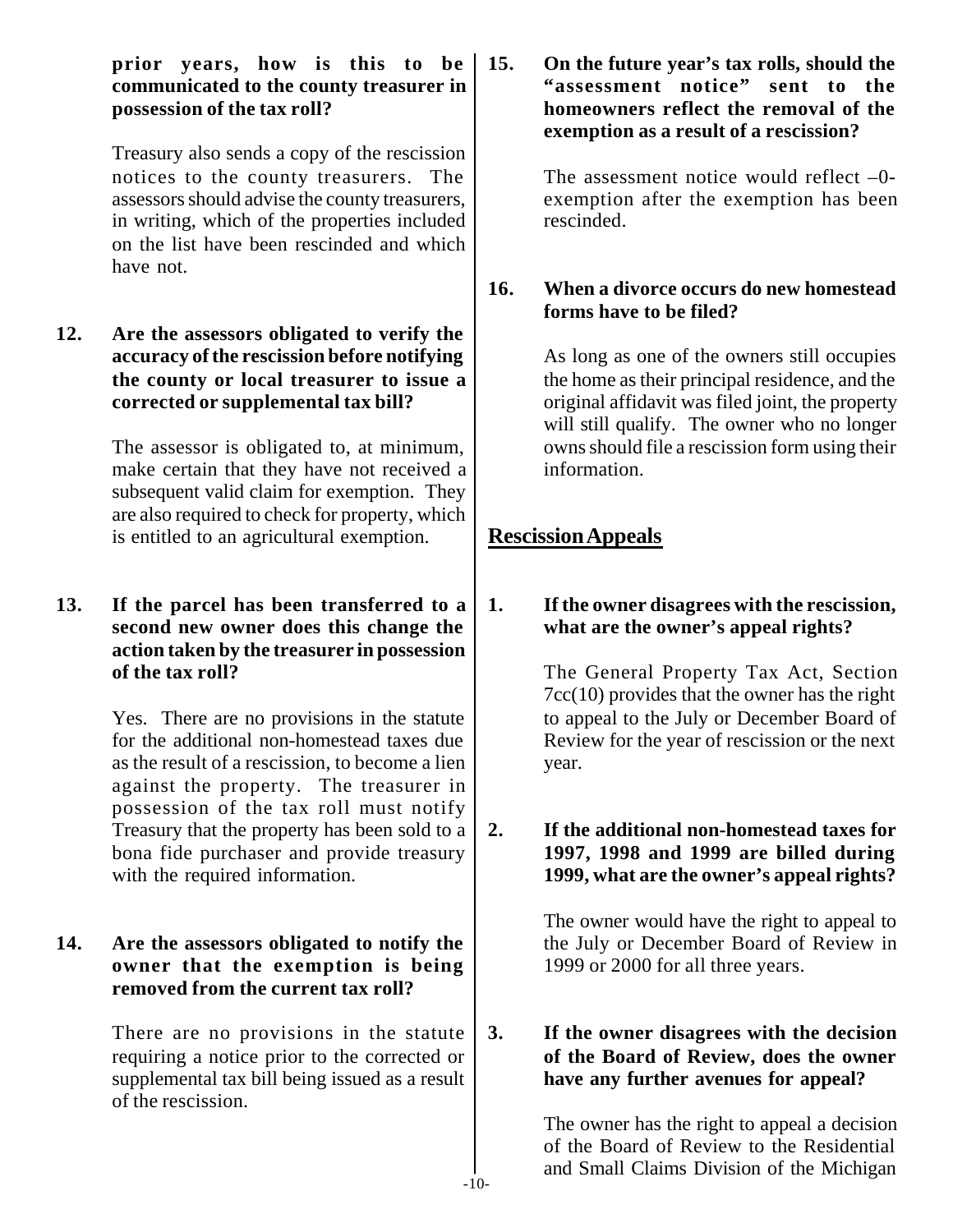Tax Tribunal within 35 days of the board's decision.

# **Denials**

**1. What is a denial?**

A denial is when the parcel is believed not to have qualified for exemption.

# **Local Unit Denials**

**1. Is the exemption removed from the tax roll at the time the Local Unit Denial is done?**

Yes.

**2. What years may be denied with a Local Unit Denial?**

> Current year or new filed affidavits may be denied with a Local Unit Denial.

**3. Does the July or December Board of Review have the authority to do Local Unit Denials?**

> Yes, on new filed affidavits. The assessor and the July or December Boards of Review may issue Local Unit Denials. *See page 10 for more information on the Boards of Review.*

# **Denial Appeals**

# **1. If my exemption is denied, may I appeal the decision?**

Yes. If the Department of Treasury, the local assessor, or the Board of Review denies your homestead exemption, you may request an informal hearing with the Michigan Department of Treasury, Legal and Hearings Division within 35 days of the denial. If Treasury denies your appeal, you may appeal to the Michigan Tax Tribunal within 35 days.

**2. May a local unit assessor or treasurer, or a county treasurer appeal a denial made by the Department of Treasury?**

> Yes. They may submit written information supporting the claim to The Michigan Department of Treasury on the owner's behalf within 35 calendar days of the date the owner receives the denial.

**3. If an owner's exemption is reinstated as the result of an appeal of a denial, how are refunds issued?**

> The treasurer (local or county) who is in possession of the tax roll issues the refund. The refund will include any interest or penalty the owner paid on non-homestead taxes and is issued within 30 days of the date notice is received. The refunds will not accrue interest.

**4. If I request a hearing from Treasury or the Michigan Tax Tribunal, does that extend the period of time in which I may pay my corrected tax bill with no penalty or interest?**

> No. A request for hearing does not extend your payment period for any supplemental taxes and there is no provision in the law for a waiver of penalty and/or interest if the supplemental taxes are still due after the hearing process.

# **Board of Review**

**1. What may be appealed to the Board of Review?**

-11-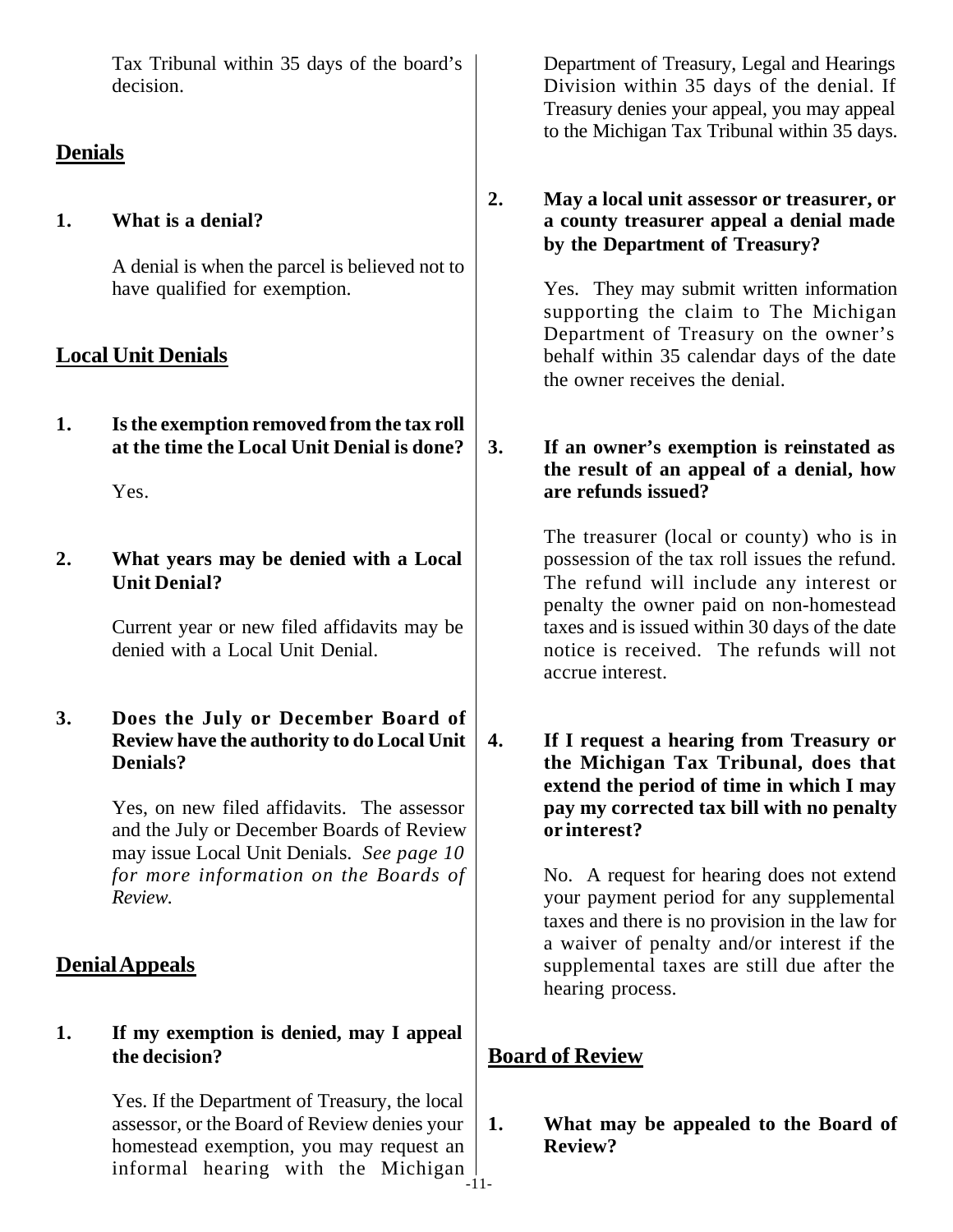Rescissions that were done in error. Late filed affidavits for the current year and one year prior.

# **2. If I filed my affidavit timely, but my local government misplaced my form, may I appeal?**

Yes. You may appeal to the local Board of Review during the year of the claim or the next succeeding year. You may appeal by mail or in person by submitting a claim for exemption. (Example: A claim for exemption in 2000 may be appealed to the July or December Board of Review in 2000 or 2001.)

# **3. If a property owner wishes to appeal to the December Board of Review, by what date must the local assessor's office receive the appeal?**

The appeal must be received 5 days prior to the date the Board of Review is set to convene. (Contact the local assessor's office for date and times.)

**4. May a township convene a Board of Review in July to consider homestead exemption appeals when no summer tax is levied?**

> In STC bulletin #15 of 1997, the State Tax Commission gave the following answer:

*At the July board of review, a local unit may consider appeals of homestead and qualified agricultural property exemptions, which were not on the tax roll even if the unit does not have a summer tax. The State Tax Commission recommends that all assessing units hold a July board of review, even if there is no summer levy of local school operating taxes, if there is homestead or qualified agricultural property exemption business.*

# **5**. **May the local assessor or Board of Review deny an existing homestead exemption?**

Starting in 1995, if the local assessor has reason to believe that a homestead exemption should not be granted, the assessor must either deny the exemption for the current year or provide the Department of Treasury with the reasons for denial so Treasury may formally deny. The Board of Review may deny only homestead exemptions submitted to them as an appeal in person or in writing by the owner. **The Board of Review may NOT deny** an existing homestead exemption.

#### **6. May the assessor appeal to the July or December board of review without an affidavit from the owner?**

An appeal to the July or December Board of Review may be done in person or in writing. However, to appeal to the board for a homestead exemption, the owner must complete and submit an Affidavit for Homestead Exemption (form 2368). If the assessor has an affidavit which was not posted to tax roll in either the current year or one preceding year, it may be presented to the July or December Board of Review as a written appeal.

**7. A taxpayer inquires at the local assessor's office as to why they did not receive their 1998 homestead exemption. Upon researching, the assessor finds out that he was supposed to take the request to the December 1999 board of review, but didn't. What can the local assessor do to correct the error or omission?**

> There is nothing in legislation that would allow anything to be done for the 1998 tax year. Homestead exemptions **may not** be taken to the Board of Review as an error or omission.

# **8. Can Homestead issues be addressed at the March Board of Review?**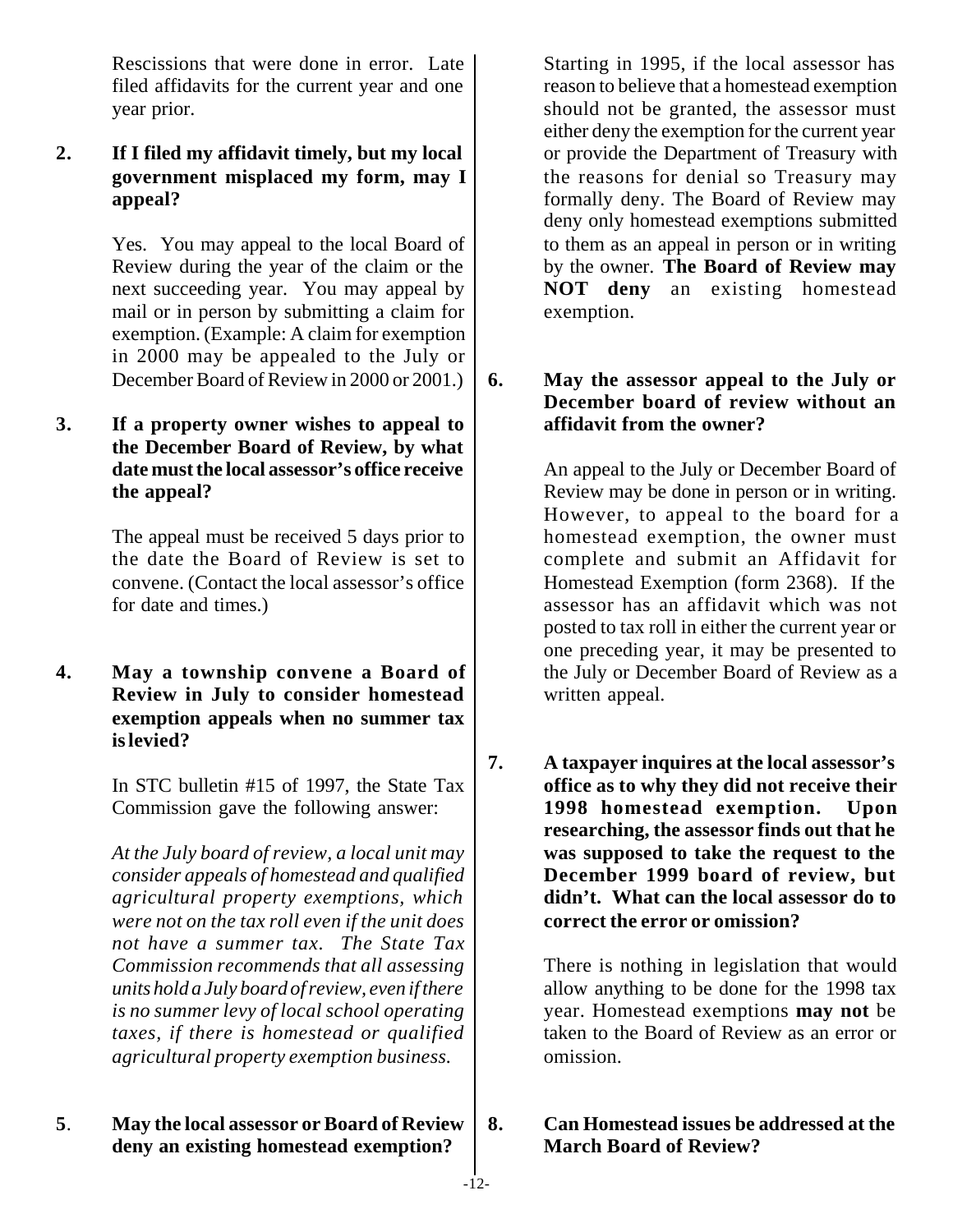No. Homestead issues can only be addressed at the July and December Boards of Review.

# **Corrective Billing Procedures**

**1. If a corrected tax bill is issued because of a taxpayer withdrawal and is paid within 30 days of the date the corrected tax bill is received, should the penalty and interest be waived?**

> Yes. The taxpayer has 30 days to pay and have the penalty and interest waived as the result of a taxpayer initiated withdrawal.

**2. How can the county treasurer prove the taxpayer received the supplemental tax bill to start counting the 30 days in which the taxpayer may pay the taxes and receive a waiver of all penalty and interest?**

> There is a premise that if a bill is placed in the United States Postal system, the bill was received. If the supplemental tax bill was mailed to the last known address used to mail the taxpayer's property tax bills, then the burden of proof is on the taxpayer to prove that the supplemental tax bill was not received. Generally, The Michigan Department of Treasury will allow a reasonable amount of time for delivery by mail. The 35 days to request an informal conference will begin on that date. Delays in United States mail delivery that are not the fault of a taxpayer will be allowed if substantiated by the taxpayer. Acceptable proof includes the date of the postmark on the envelope or proof that the denial notice was mailed to an address other than the last known address of the taxpayer at the time the denial notice was mailed.

**3. I purchased my home on May 16, 1999 and Treasury denied the seller's exemption for 1998 and 1999 on June 13, 1999. Am I responsible for the non-homestead taxes on my home?**

No. When property is sold to a bonafide purchaser before a tax bill is issued for the additional non-homestead taxes as a result of a seller's exemption being denied, Treasury will bill the seller for additional tax, penalty, and interest due. The local unit of government in possession of the tax roll will send Treasury a corrected bill. The additional non-homestead taxes for 1998 and 1999 will not become a lien against the property. The local or county treasurer, depending on who has possession of the tax roll at the time the denial notice is issued, will provide Treasury with the additional taxes due. Treasury will bill the seller for the additional taxes plus the applicable penalty and interest under The Revenue Act, P.A. 122 of 1942.

# **4. Would a Treasury denial call for an immediate change of the tax roll, just as a Michigan Tax Tribunal order does?**

Yes. If a denial is received from Treasury, the assessor must immediately change the roll and the local or county treasurer, depending on who has possession of the roll, must issue either a corrected or supplemental tax bill for the additional non-homestead taxes.

**5. As the county treasurer, we were advised not to bill taxpayers based on Treasury's denial listing without checking with either the county equalization officer or the local assessor first. How do we know when to issue a supplemental tax bill?**

> There are four instances where the tax should not be billed based on a Treasury denial. This information should come from the local assessor or county equalization officer. The four instances are:

> A. The assessor has received a timely filed claim for exemption from the buyer and Treasury is denying the seller. Or the assessor has received a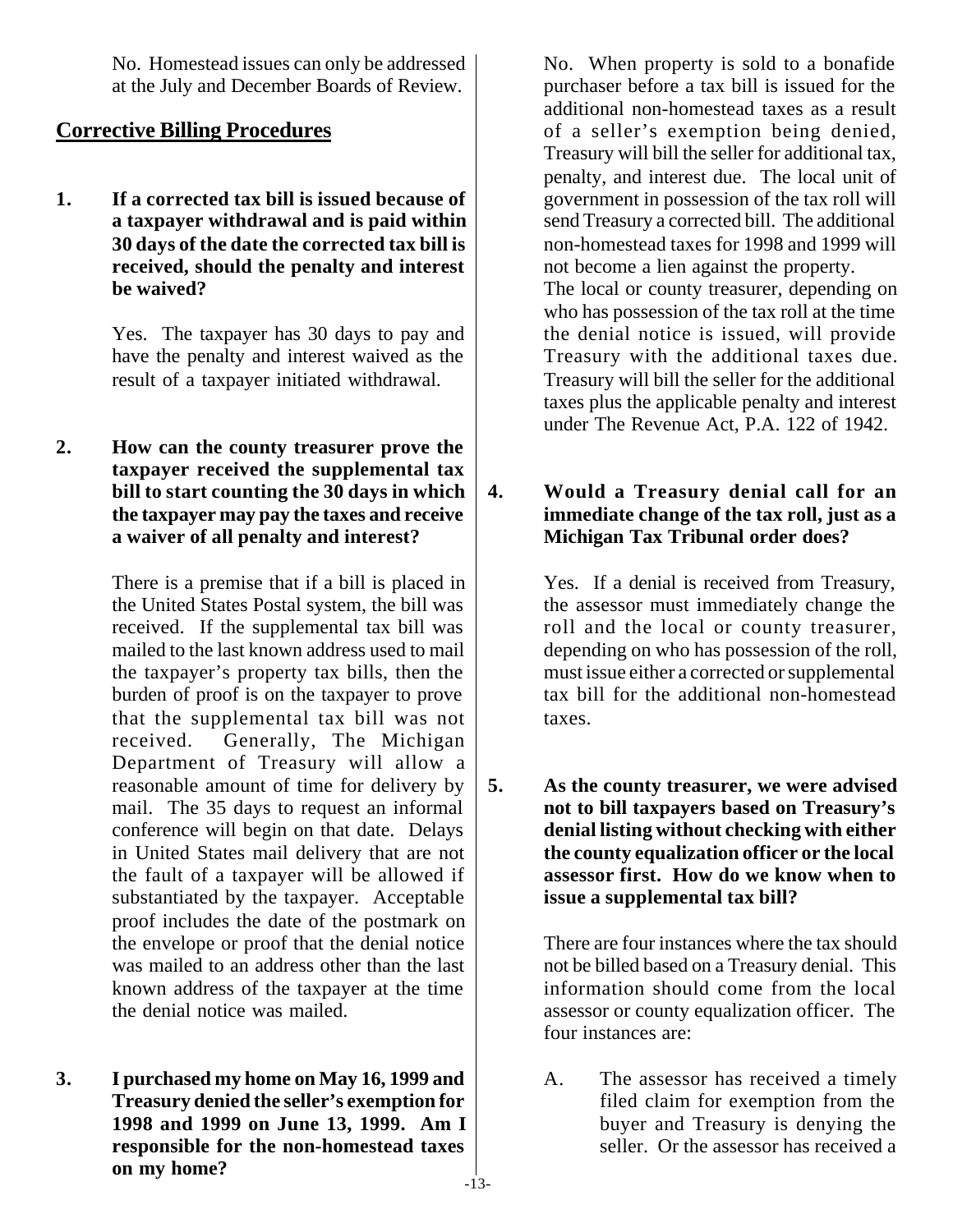timely filed claim from the seller and Treasury is denying the buyer.

- B. The name on the denial notice does not match the name on record for the owner indicating that the parcel number or revenue sharing code could be wrong.
- C. The homestead exemption is being denied for property classified as agricultural or property for which an exemption for qualified agricultural property has been claimed.
- D. The property has been transferred to a bonafide purchaser.

There has to be communication between the local assessor, equalization officer, local treasurer, and county treasurer. The treasurers should verify information with the local assessor or county equalization officer before issuing a corrected or supplemental tax bill as a result of a denial notice.

# **6. What information must be submitted to Michigan Department of Treasury with a bonafide purchase?**

- A. Name of owner to be billed
- B. Name of new owner
- C. Taxable value of property
- D. Date of the sale
- E. Year being billed, along with the due date
- F. Millage rate, along with the amount of taxes to be billed.
- G. Parcel Identification Number of property denied or rescinded.

#### **7. When the assessor notifies the county treasurer to bill the non-homestead tax, should the assessor provide the treasurer with the name of the purchaser?**

Assessors should notify the county treasurer to bill the tax roll and give the applicable treasurer all available information. If it is a "bonafide purchase", required information should be included.

# **Other Questions**

**1. The property owner claimed an exemption in error and requests a withdrawal of the exemption. The homestead exemption was on the tax roll when the tax bill was issued, so the taxpayer must pay additional tax. Does the property owner owe penalty or interest on the non-homestead taxes that must be repaid?**

> The property owner will not owe any penalty and interest if the tax is paid within 30 days of the date the corrected or supplemental tax bill is issued. If payment is made after 30 days, penalty and interest accrue from the date the taxes were originally due and will be charged.

# **2. How will the homestead exemption affect my Homestead Property Tax Credit Claim?**

This program is separate from the homestead property tax credit claim (form MI-1040CR or MI-1040CR-2) filed with your state income tax return. **Do not** file the homestead exemption affidavit with your state income tax return. The exemption affidavit must be filed with your township or city assessor so the property tax rolls can be adjusted properly.

# **3. Is there an income limit for this exemption?**

No.

**4. On the bottom of the** *Affidavit for Homestead Exemption (2368) and Request to Rescind/Withdraw (2602)***, is a question for local governments, "What is first year you will post this exemption to the tax roll?" Do I enter the first year an exemption was claimed on that parcel of**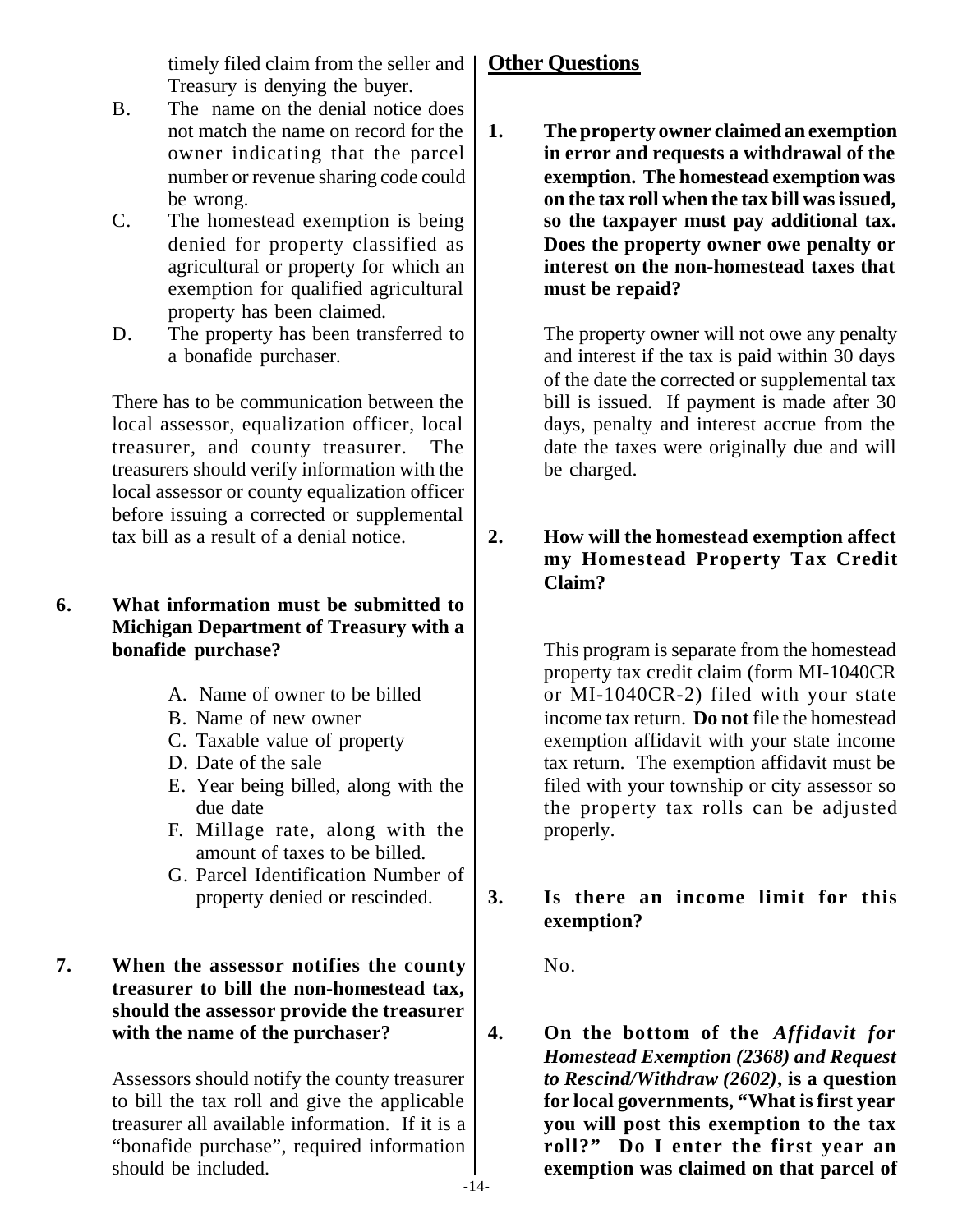**property by anyone, or the first year that particular taxpayer claimed an exemption for that property?**

Enter the first year an exemption was claimed for that parcel of property by the owner identified by the social security number on the form.

**5. Does the \$2.00 per affidavit which was paid to the townships, cities and counties for processing homestead and agricultural exemption affidavits, include new filings of affidavits and update forms?**

> The \$2.00 reimbursement applies to homestead exemption affidavits and updates processed and forwarded to Treasury by December 1, 1994 and to agricultural exemption affidavits processed by the township, city or counties by December 1, 1994. The reimbursement does not apply to agricultural exemption affidavits processed after December 1, 1994 or to homestead exemption affidavits or updates submitted to Treasury after December 1, 1994.

# **6. How did Treasury determine the number of affidavits for reimbursement?**

We totaled the exemptions received by each local unit through December 1, 1994 based on the revenue sharing code preprinted on the batch cover sheets transmitted to Treasury with affidavits and update forms.

# **7. If I file a Property Transfer Affidavit(form L-4260) upon purchase of my homestead, must I also file a homestead exemption affidavit for Homestead Exemption?**

Yes, if it is your principal residence. File both a *Property Transfer Affidavit* and an *Affidavit for Homestead Exemption (2368)*. If the affidavit for Homestead Exemption form is not filed, you will not receive the

exemption. Failure to file the transfer affidavit can result in a penalty of \$5.00 a day, up to \$200.00 and also additional delinquent tax due.

# **8. May I list more than one parcel number on the Homestead forms?**

No. A separate form should be used for each property.

# **9. When a parcel is split, do taxpayers have to file new homestead forms?**

Yes. New property numbers are assigned when a parcel is split, or when a combination is done. If the parcel still qualifies for homestead, exemption a new affidavit must be filed. If the old parcel number had a homestead exemption on it, it must be rescinded.

# **10. Does Treasury manually review all homestead forms received?**

No. The Treasury mailroom staff receives the forms and forwards them to be microfilmed. From the filmimg area they are sent to be data entered and then sent for storage. Homestead personnel review only those forms that do not meet the audit criteria when data processed.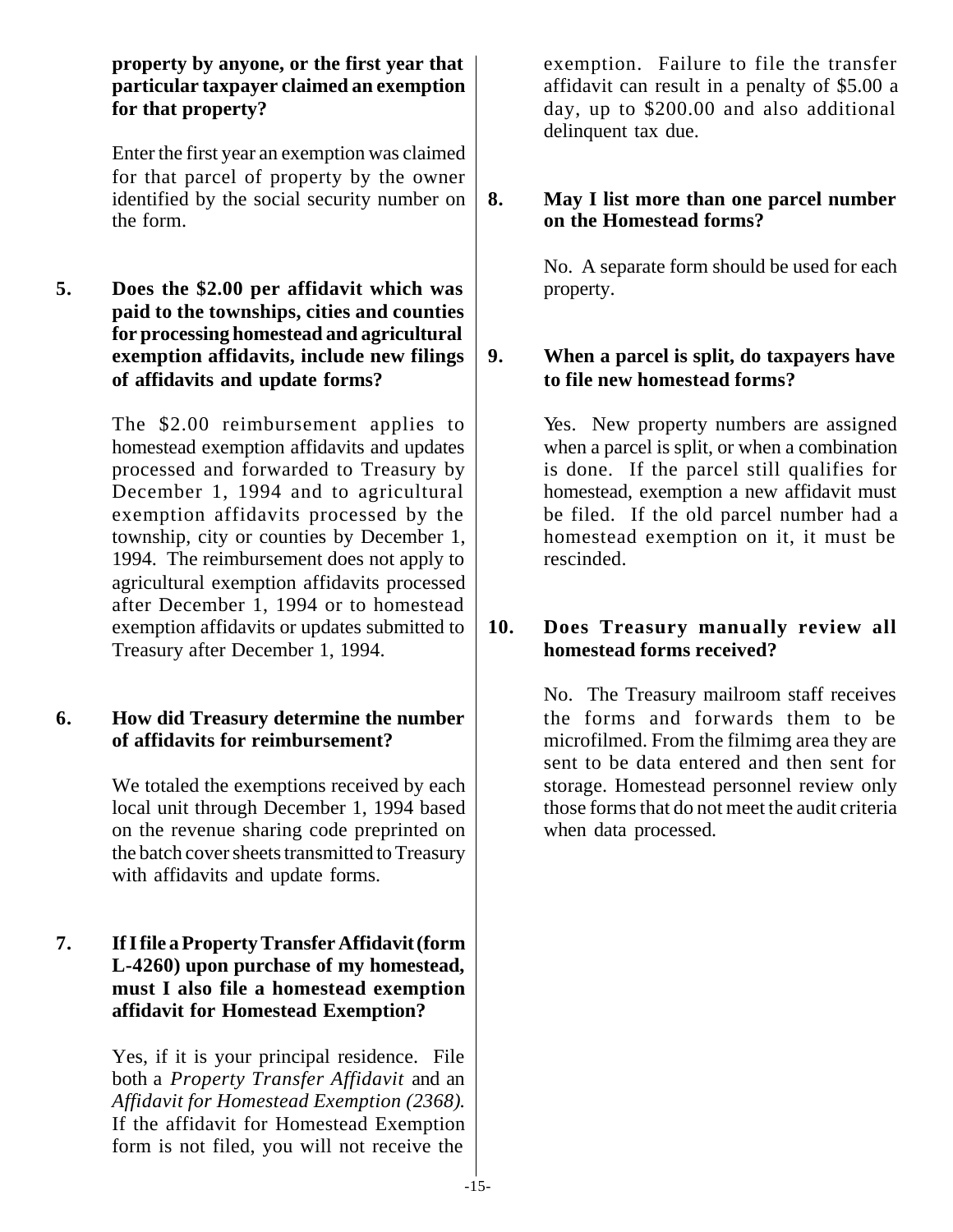# **TABLE OF CONTENTS**

| Filing Deadlines 1       |  |
|--------------------------|--|
| Residency 2              |  |
| Ownership 3              |  |
|                          |  |
| Multi-Purpose Property 5 |  |
|                          |  |
|                          |  |
|                          |  |
|                          |  |
| Rescission Appeals 10    |  |
|                          |  |
|                          |  |
|                          |  |
|                          |  |
|                          |  |
|                          |  |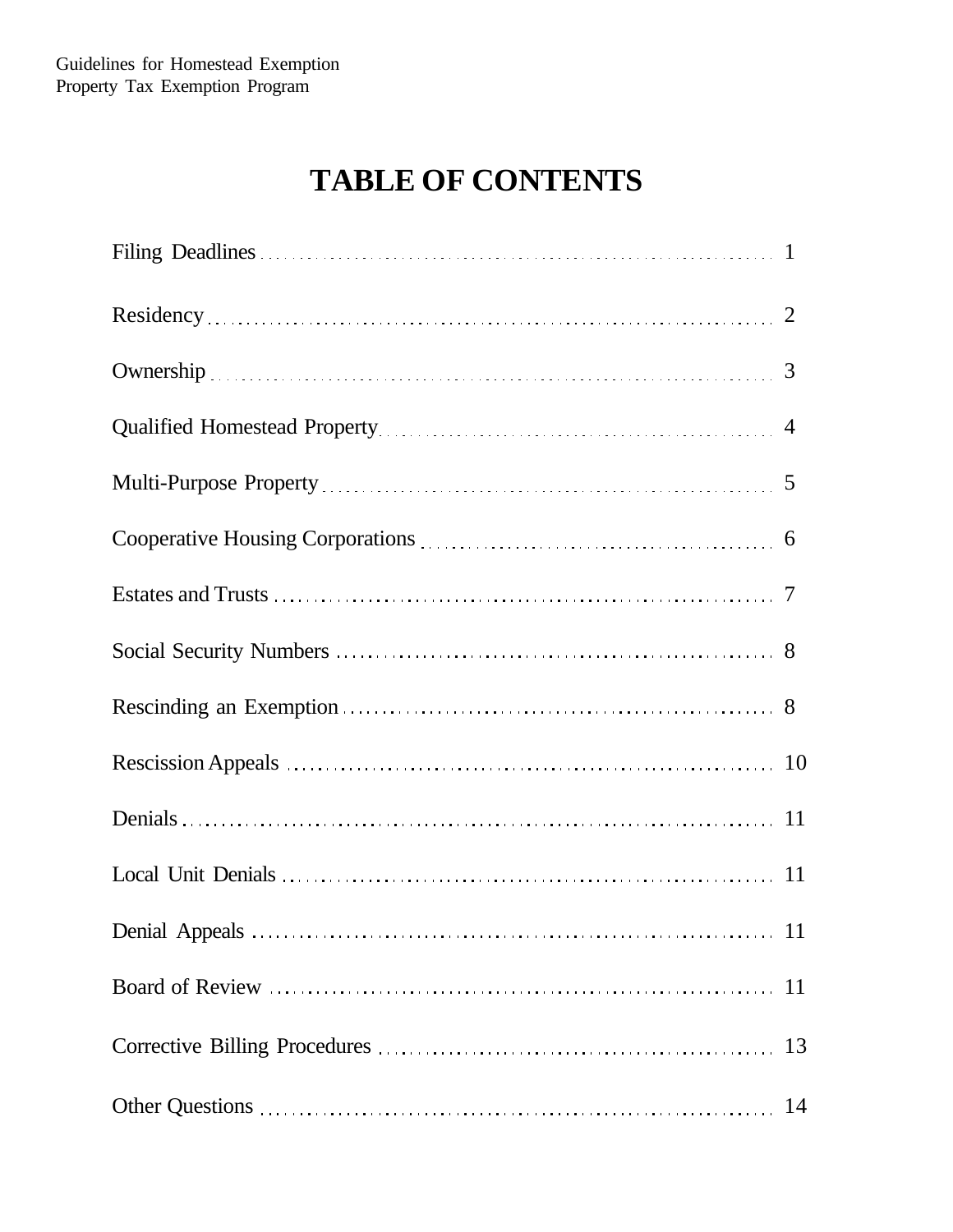#### **How to contact the Homestead Exemption Unit:**

**Michigan Department of Treasury Homestead Exemption Unit P.O. Box 30440 Lansing, MI 48909 (517) 334-7076** *www.treasury.state.mi.us*